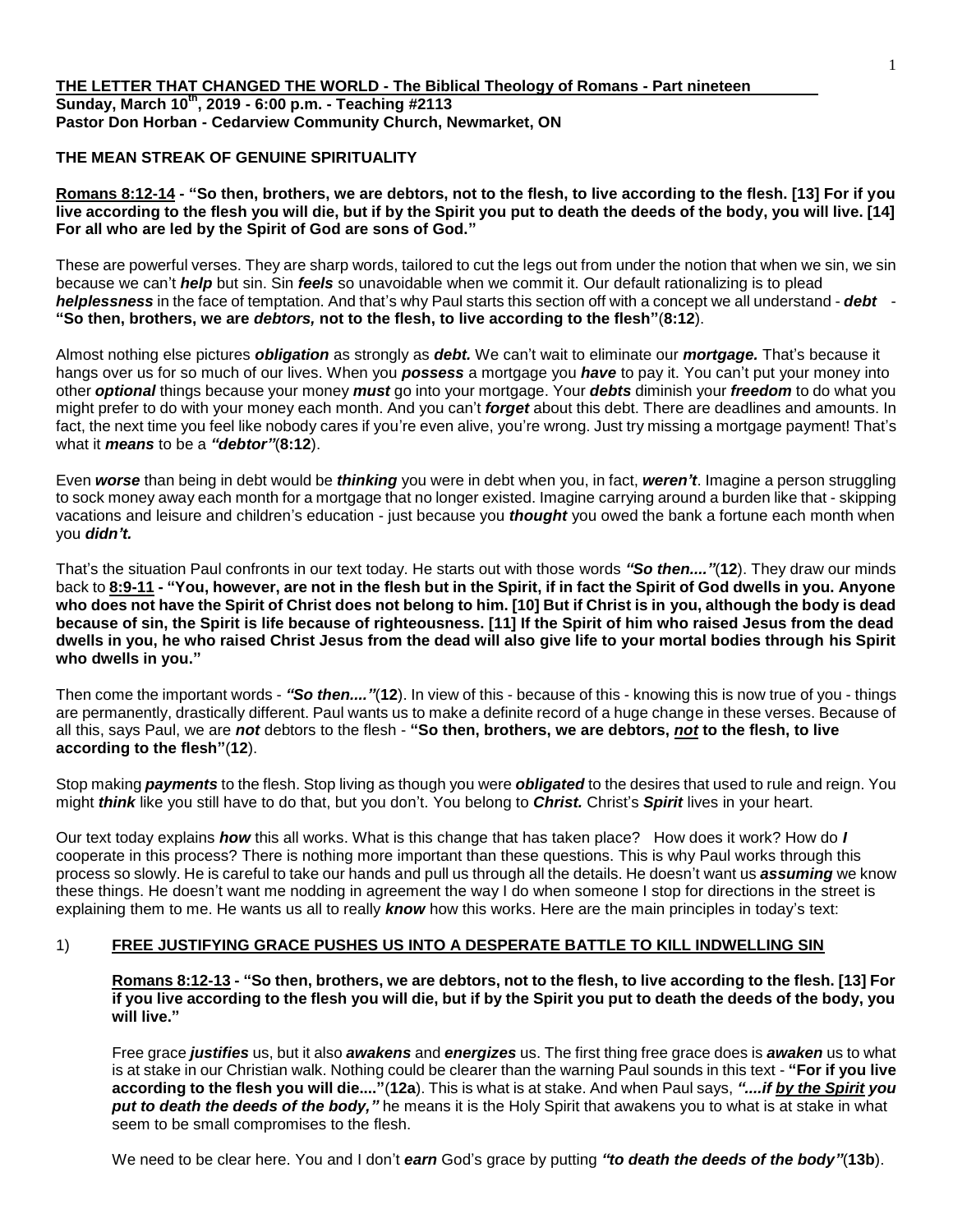Rather, the proof that we have *received* God's Spirit is we *do* put to death the deeds of the body. In other words, Christ's imputed righteousness, while real, is never a *replacement* for our righteousness, but the *empowerment* of our righteousness.

Before we were saved we never knew what was at stake. We may have had some general desire to be better people in certain areas of life, but that was all. Then divine grace came. God's Spirit quickened our minds and hearts. Suddenly, we can no longer be content with sins that Christ died to purge us from.

And there's something else. When Paul says those who live according to the flesh will *die* he isn't talking about physical death. We know that because he tells us in the next phrase that those who, by the Spirit, put to death the deeds of the body will live. So some die and some live. Yet we know that *all* these people will die physically. So the death Paul pictures is a *spiritual, eternal death.* That's what is at stake here.

Paul is saying if we know this - if we see the seriousness of sin and the death it brings - we will allow the Holy Spirit to make us *violent with the sins of our flesh.* This is not *legalism*. This is a *Spirit inspired* battle. It is *pleasing* to the Lord. I'll talk more about *how* we fight it in a moment, but my concern here is very different. I'm deathly afraid of the *ignorance* - the *broad based* ignorance - that there is in the church about the necessity of being *brutal* with the sins of the flesh and the frequent, careless way we think of this as *legalism. Legalism* is never pleasing to the Lord. Killing sin is *always* pleasing to the Lord.

John Piper puts it this way: *"Stop making peace with ears and eyes and tongues and hands and feet that betray you like Judas...."* That's it exactly.

Listen to these words from Ed Welch's new book, **"A Banquet In The Grave" -** *"There is a mean streak to authentic spirituality....Self-control is not for the timid. When we want to grow in it, not only do we nurture an exuberance for Jesus Christ, we also demand of ourselves a hatred for sin.... The only possible attitude toward out-of-control desire is a declaration of all-out war....There is something about war that sharpens the senses....You hear a twig snap or the rustling of leaves and you are in attack mode. Someone coughs and you're ready to pull the trigger. Even after days of little or no sleep, war keeps us vigilant."*

Until you understand that spiritual life is war you will just play at Christianity. Jesus understood this - **Matthew 11:12 - "From the days of John the Baptist until now the kingdom of heaven has suffered violence, and the violent take it by force."**

This is not violence against *others*. It is violence against sin in *ourselves* **- "And if your hand or your foot causes you to sin, cut it off and throw it away. It is better for you to enter life crippled or lame than with two hands or two feet to be thrown into the eternal fire"**(**Matthew 18:8**).

Yes, Jesus knew better than anyone that the kingdom was brought to us by divine grace. He *died* to purchase redemption and entrance into that kingdom. But He also knew what divine grace *did* to the one who received it. It doesn't just *cleanse* the recipient. It *enlists* him. It gives birth to drastic decisions about killing sin because Jesus says *small decisions against sin are useless.* 

# 2) **THE TIME TO KILL THE SINFUL DEEDS OF THE FLESH IS** *BEFORE* **THEY HAPPEN**

#### **Romans 8:13-14 - "For if you live according to the flesh you will die, but if by the Spirit you put to death the deeds of the body, you will live. [14] For all who are led by the Spirit of God are sons of God."**

Somehow, the key to putting to death the sinful deeds of the body is the presence and leading of the *Holy Spirit.*  We simply can't kill the sinful deeds of the body just by trying to *stop* doing bad things. We *should* try very hard to stop doing sinful things, but, on its own, our will-power will fall short of success.

So how does the Holy Spirit change all of this? How does He make killing the sinful deeds of the body something *more* than moral improvement? I think Paul has already hinted at how this works in **Romans 8:5 - "For those who live according to the flesh set their minds on the things of the flesh, but those who live according to the Spirit set their minds on the things of the Spirit."**

Sinful deeds must be killed at their *root.* You don't change deeds at the point of *action*. That's too late. They already have too much momentum by then. The sinful deeds of the flesh must be killed *earlier* on - before the moment of actual temptation. Paul says the key is to live life with our *"minds set on the things of the Spirit."* This is the same point he makes in today's text, when he says we will Iive if we *"by the Spirit put to death the deeds of the body...."*(**13**).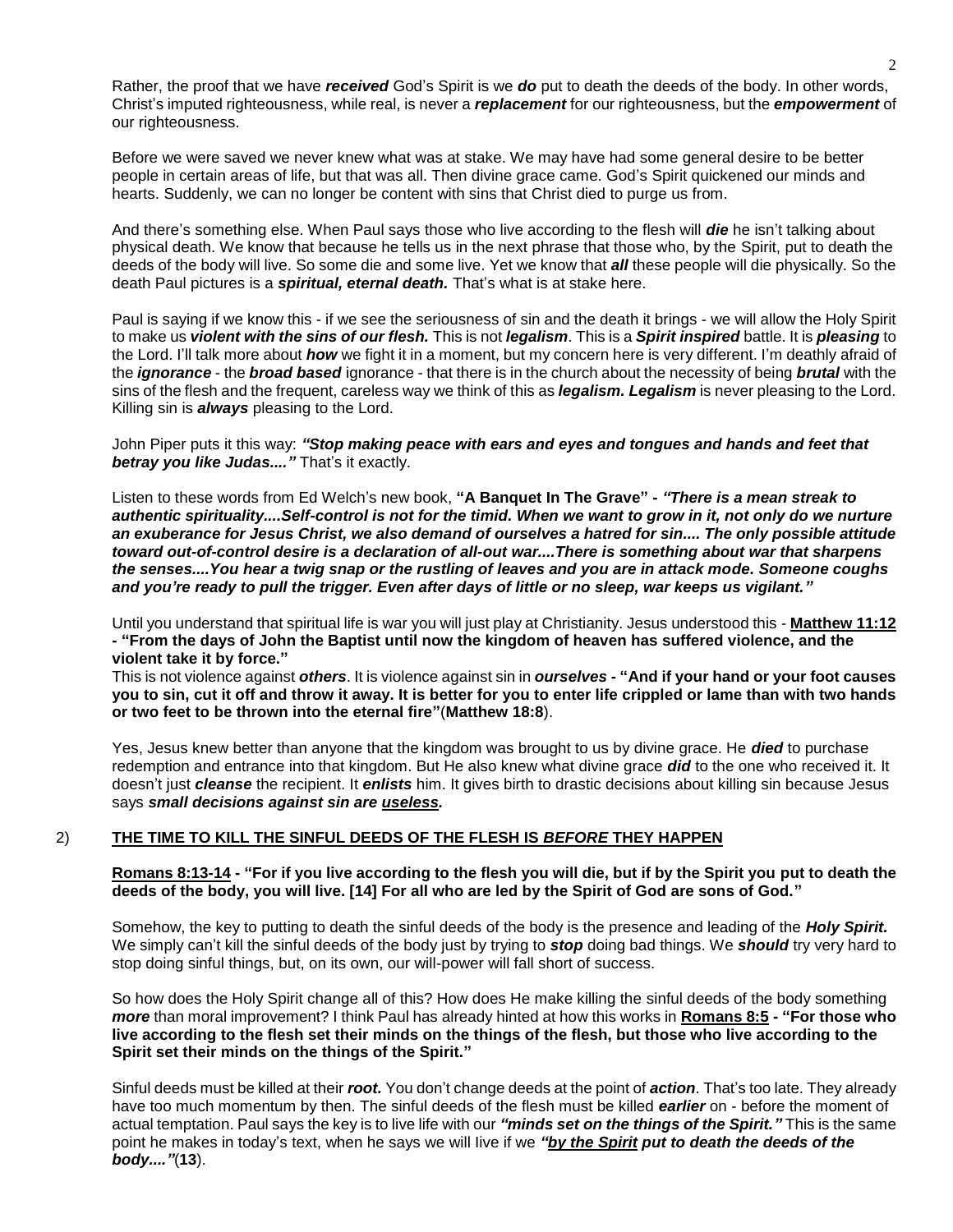Now it remains to see *how* we are to put to death the deeds of the body by minding the things of the Spirit:

#### 3) **BELIEVING THE WORD OF GOD IS THE LINK BETWEEN THE HOLY SPIRIT AND THE POWER TO KILL SIN**

**Romans 8:13-14 - "For if you live according to the flesh you will die, but if by the Spirit you put to death the deeds of the body, you will live. [14] For all who are led by the Spirit of God are sons of God."**

There are several steps in this closing point:

First, we've already seen the link between **Romans 8:13** and **Romans 8:5 - "For those who live according to the flesh set their minds on the things of the flesh, but those who live according to the Spirit set their minds on the things of the Spirit."** So the capacity to kill the sins of the flesh comes from the Holy Spirit (**8:13**), and, more specifically, it comes from *setting our minds* on the *things of the Spirit* (**8:5**). We gain the power of the Spirit by setting our minds on the *"things of the Spirit."*

But what are these things? What exactly is Paul telling us to set our minds on? There is only one other place in the whole Bible where that exact phrase - *"the things of the Spirit"* - is used: **1 Corinthians 2:13-14 - "And we impart this in words not taught by human wisdom but taught by the Spirit, interpreting spiritual truths to those who are spiritual. [14] The natural person does not accept the** *things of the Spirit of God,* **for they are folly to him, and he is not able to understand them because they are spiritually discerned."**

When Paul says the natural person is "....not able to understand" the things of the Spirit he doesn't mean there is an *intellectual problem.* The kind of understanding problem Paul means is that the natural person *"....does not*  accept" spiritual things. It's a desire problem. It's an affection problem.

But main point of this text is in identifying the *"things of the Spirit."* Here, the *"things of the Spirit"* are the words taught by the Apostles - the doctrines and teaching of the New Testament. So when Paul says those who are of the Spirit *"set their minds on the things of the Spirit"* (**8:5**), he means they set their minds deeply and permanently on the Word of God.

Now we're on our way to discovering how we kill sin in the power of the Spirit. It starts with setting our mind on the Word of God. And what makes me think we're on the right track here is the way Paul describes the Word of God as the *"sword of the Spirit"* in **Ephesians 6:17 - "....and take the helmet of salvation, and the sword of the Spirit, which is the word of God...."**

The Bible is the *sword* of the Spirit. And we mustn't soften this picture. Swords are for *killing.* And **Romans 8:13** tells us we must *"put to death the sinful deeds of the body."* This is all starting to fit together. But it's not quite complete yet.

*How* does the Holy Spirit use the Word of God to kill sin in my life? This is where the rubber meets the road. How can this truth be a flame with a power that burns up sin instead of becoming a religious cliche? I think Paul explain this in **Galatians 3:5 - "Does he who supplies the Spirit to you and works miracles among you do so by works of the law, or by hearing with faith?...."**

How does the power of the Spirit get applied through the Word? Paul says it must be by the *"hearing of faith."* This means the power of the Spirit - the sin killing power of the Holy Spirit - isn't conveyed by the print on the page of your Bible *automatically.*

The power to kill sin - to kill sin *before* the outward *act* of sin is committed - comes from *believing* God's promise *more than* we believe the *promise of our own sinful desires.* The power of the Spirit through the Word is released as we *"set our minds"* to relish and taste the goodness of God's promise *more than* the promise of our fallen tastes and desires.

It might help to remember the root problem in all our sinful responses. You can trace it right back to the Fall in **Genesis 3:1-5 - "Now the serpent was more crafty than any other beast of the field that the LORD God had made. He said to the woman, "Did God actually say, 'You shall not eat of any tree in the garden'?" [2] And the woman said to the serpent, "We may eat of the fruit of the trees in the garden, [3] but God said, 'You shall not eat of the fruit of the tree that is in the midst of the garden, neither shall you touch it, lest you die.'" [4] But the serpent said to the woman, "You will not surely die. [5] For God knows that when you eat of it your eyes will be opened, and you will be like God, knowing good and evil."**